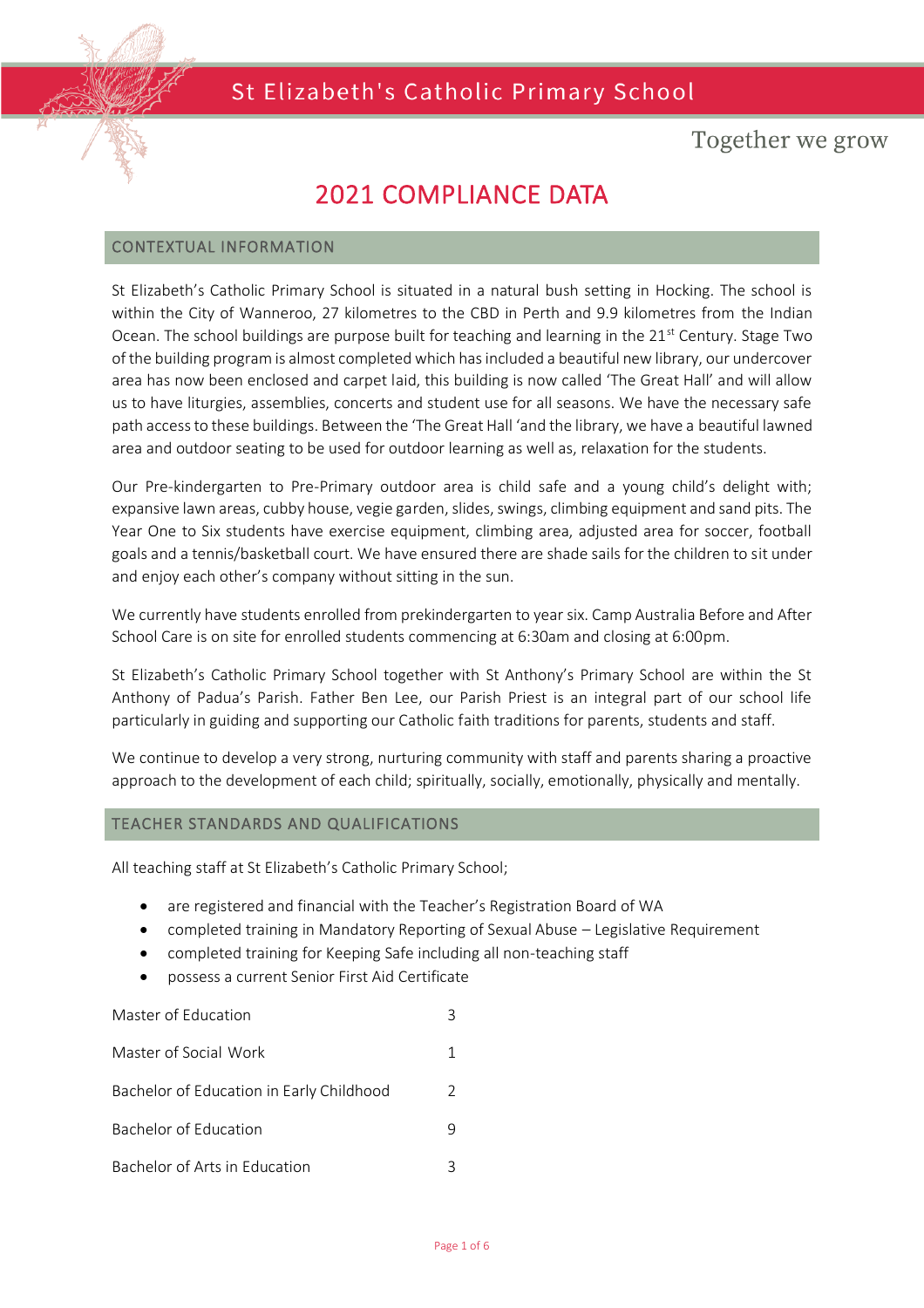| Bachelor of Arts in Early Childhood | 1 |  |
|-------------------------------------|---|--|
| Bachelor of Business                | 1 |  |
| Bachelor of Commerce                | 1 |  |
| Graduate Diploma in Education       | 4 |  |
| Diploma in Early Childhood          | 1 |  |
| Diploma of Children's Services      | 1 |  |
| Diploma in Teacher Aide             |   |  |
| Graduate Certificate in Education   | 1 |  |
| Certificate IV in Disabilities      | 6 |  |
| Certificate III in Teacher Aide     | 6 |  |

## WORKFORCE COMPOSITION

| <b>Teaching Staff</b> | Non-Teaching Staff   |
|-----------------------|----------------------|
| Males - 1             |                      |
| Females - 13          | Females - 10         |
| Indigenous Staff - 0  | Indigenous Staff - 0 |

## STUDENT ATTENDANCE AT SCHOOL

In 2021 the average attendance of students was 93.90% consisting of;

| Kindergarten | 92.26% |
|--------------|--------|
| Pre-Primary  | 95.05% |
| Year One     | 93.93% |
| Year Two     | 93.05% |
| Year Three   | 93.88% |
| Year Four    | 94.9%  |
| Year Five    | 93.35% |
| Year Six     | 95.76% |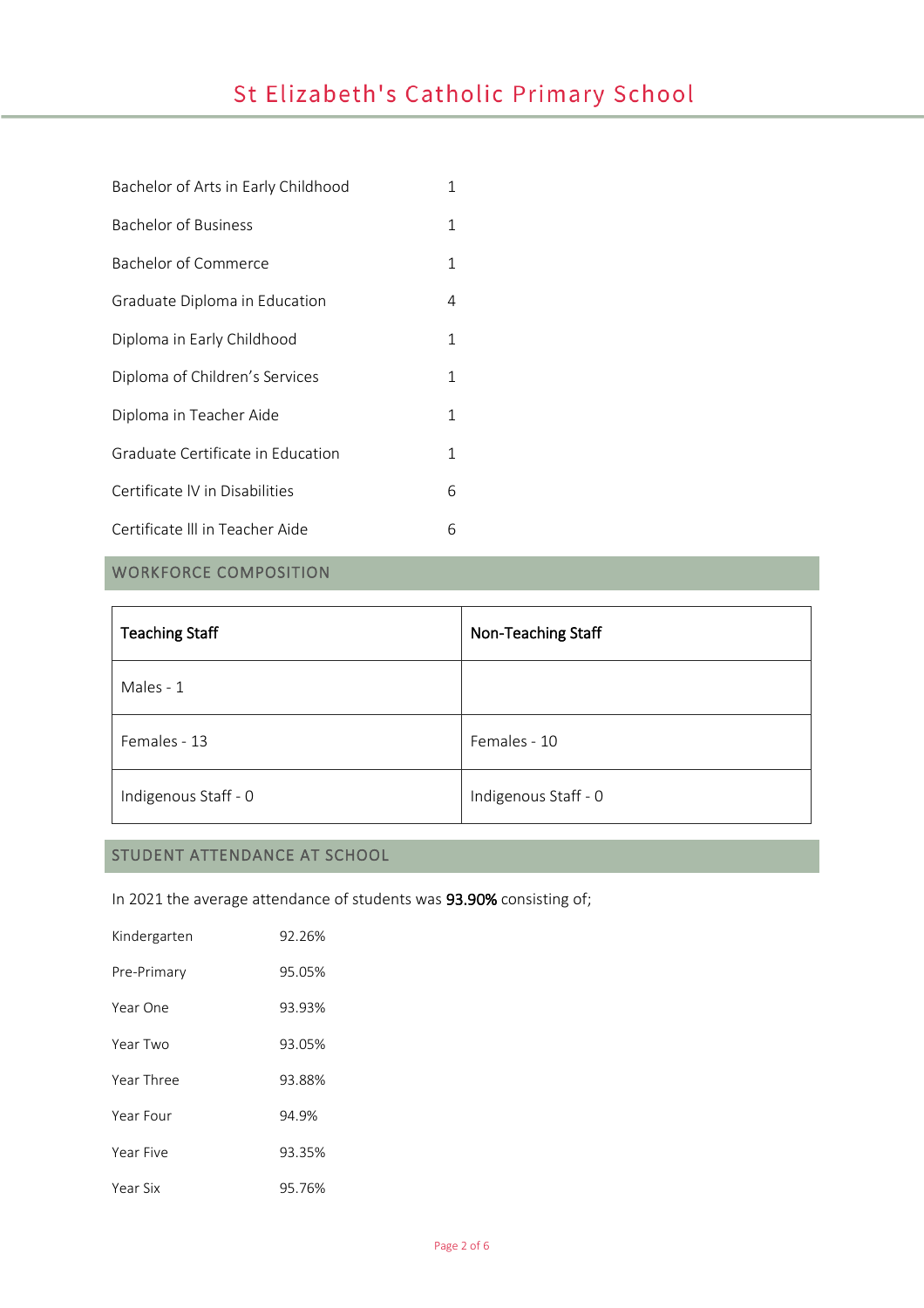#### NON-ATTENDANCE MANAGEMENT

Nonattendance is pursued in the following manner;

- Telephone calls are made by Administration staff to parents who have not contacted the school either via email or phone.
- Reminder forms are sent out to parents who have not returned an absent note.
- Teachers follow up students who are absent and this is supported by the Administration staff with telephone calls.
- Parents are sent a letter for continual late attendance and regular non-attendance.
- When necessary, the Principal will speak to the parents if there are unexplained absenteeism or the data shows there are consistent absenteeism.
- Parents removing children for holidays during the school term must email the Principal and give the dates the child will be away from school.

#### NAPLAN DATA

#### **NAPLAN 2021**

The 2021 school year has seen our teachers focused on their individual practice and the engagement of students within their classrooms. The engagement of students through their interests, will allow their learning to shine and their gifts to be brought to surface and celebrated.

#### **2021 NAPLAN results across Year 3 and Year 5**

NAPLAN is a test held nationally assessing numeracy and literacy. These are one-off tests that give a snapshot of how schools are tracking in these areas. As with all standardised tests that are one-off in nature, the results must be taken in the context of all other assessments a school may do. This includes the everyday teaching and learning program, plus the many varied assessments that may take place. I wish to commend our students for their efforts during the national testing and the positive approach from parents during the week long tests. In the table below, performance against the national average is provided.

As staff, we will continue to focus on engaging our students in their learning and creating excitement around being the best they can be within our classrooms. I would also like to acknowledge the work of our staff in supporting our students in their learning and development as well-rounded young people. In 2021, we have continued to focus on our teaching of Writing and Mathematics. Our assessments indicate some encouraging gains across NAPLAN results and in-class assessments. Numeracy will continue to be a curriculum focus in 2022 within our teaching programs. We will continue to monitor previous foci areas which have been; Spelling, Grammar and Punctuation and Writing.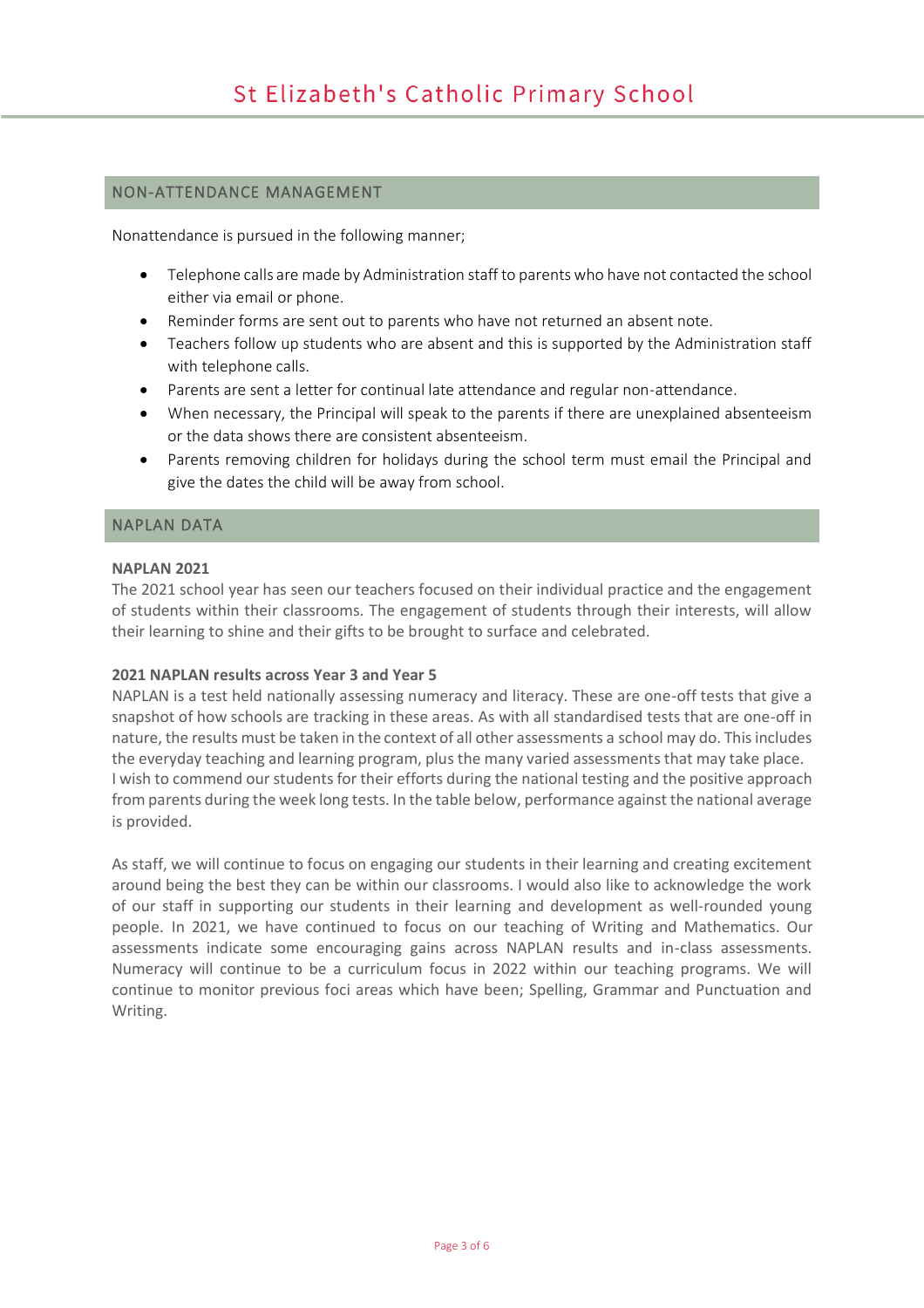| 2021<br><b>Results</b>           | <b>YEAR 3</b> |                | <b>YEAR 5</b> |                |
|----------------------------------|---------------|----------------|---------------|----------------|
| <b>Table</b>                     | National      | St Elizabeth's | National      | St Elizabeth's |
| Reading                          | 437           | 461            | 512           | 466            |
| Writing                          | 425           | 442            | 480           | 478            |
| Spelling                         | 421           | 430            | 505           | 455            |
| <b>Grammar &amp; Punctuation</b> | 433           | 441            | 503           | 463            |
| Numeracy                         | 403           | 393            | 495           | 461            |

## SCHOOL COMMUNITY SATISFACTION

### PARENT SATISFACTION

Parents at St Elizabeth's CPS communicate a high level of parent satisfaction. This is based on the following:

- Parents always feel welcomed and respected when interacting with all staff at St Elizabeth's CPS.
- The promise and dedication of staff to provide a program that nurtures individuality.
- Different cultures are valued by all members of the school community.
- Staff members are always approachable to discuss concerns or grievances.
- Teaching and learning programs are stimulating and planned to accommodate different learning needs.
- A high level of pastoral care is demonstrated within the community.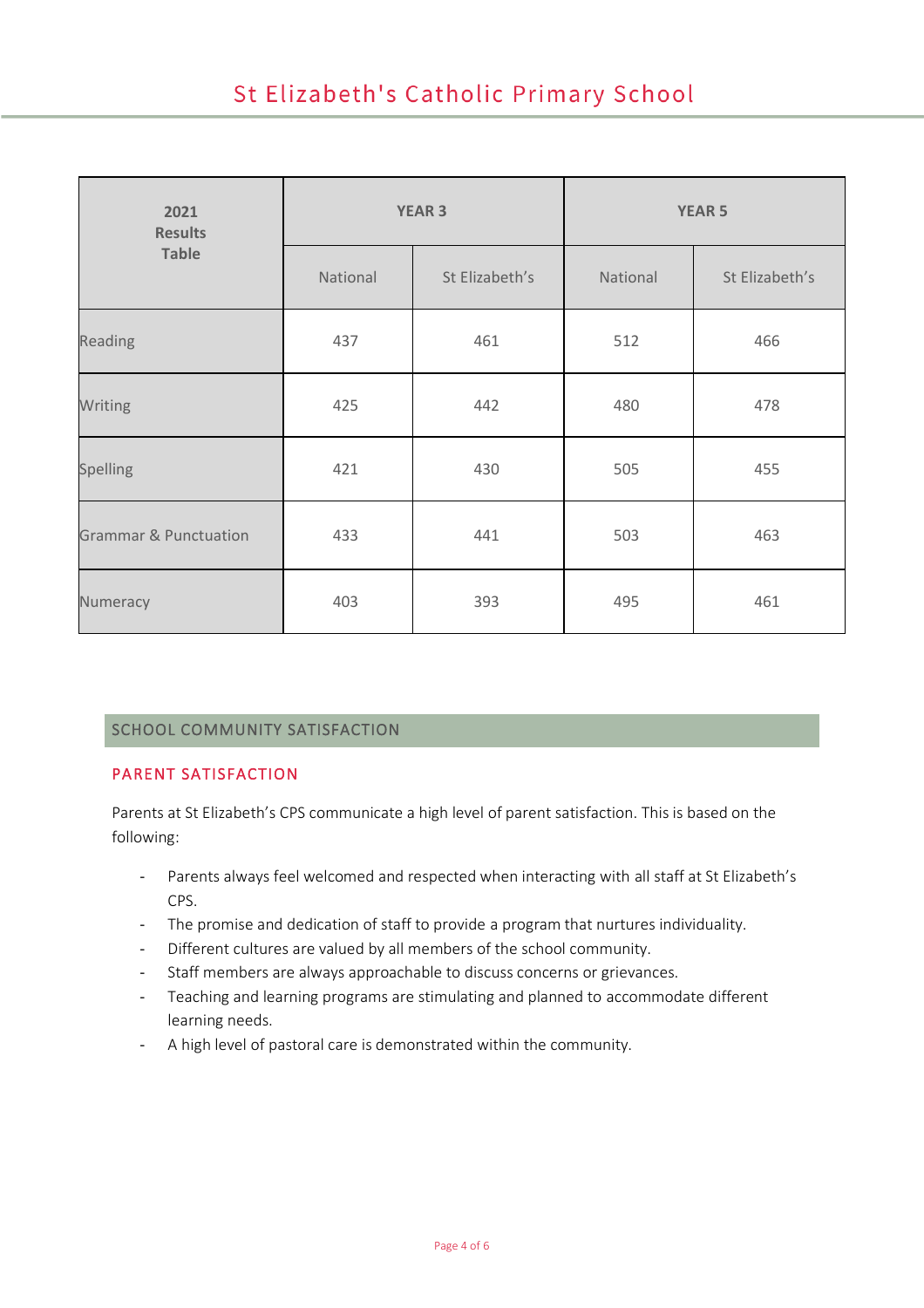#### STUDENT SATISFACTION

Overall student satisfaction levels are very strong. This is based on the following:

- Staff are inclusive and plan programs to allow students to succeed in their learning.
- Additional assistance is available for students who need it.
- Students have confidence in the learning environment and the staff.
- Students are aware of the expectations of the school and consistently succeed.
- There are minimum behaviour incidents among students and rules are communicated clearly. Staff deal with issues straight away when they occur.

#### STAFF SATISFACTION

- The staff at St Elizabeths' CPS are very professional and always support the school with strong collegiality.
- The high staff retention rate indicates that good relationships and loyalty to the school are evident.
- Staff are dedicated and create inclusive teaching and learning programs that benefit all students.

#### PARISH SCHOOL CONNECTION

The St Anthony's of Padua Parish and St Elizabeth's Catholic Primary School maintain a very close relationship. We also work closely with St Anthony's Primary school to coordinate sacramental celebrations. We continue to build relationships between the parish and school as part of our on-going commitment to keeping the values of our Catholic school alive within our students, staff and parents. We have been blessed to have Father Ben as our parish priest. Father Ben's gentle manner allows for the building of close relationships with our staff and our families. We wish to acknowledge Father Ben's assistance and accommodating manner throughout all special liturgies, especially in the year levels who have received the sacraments of Eucharist and Penance.

There are a few St Elizabeth's families attending Masses on the weekends. This is a credit to our parents. Further to this, with the support, the Parish's commitment with the training of altar servers. Our 'Community Mass and Breakfast' weekends continue to build capacity within our community.

#### SCHOOL INCOME

The latest information can be viewed at www.myschool.ed.au.

#### POST SCHOOL DESTINATIONS

Graduating Year Six students went to the following schools;

Wanneroo Secondary College 2

Mater Dei College 1